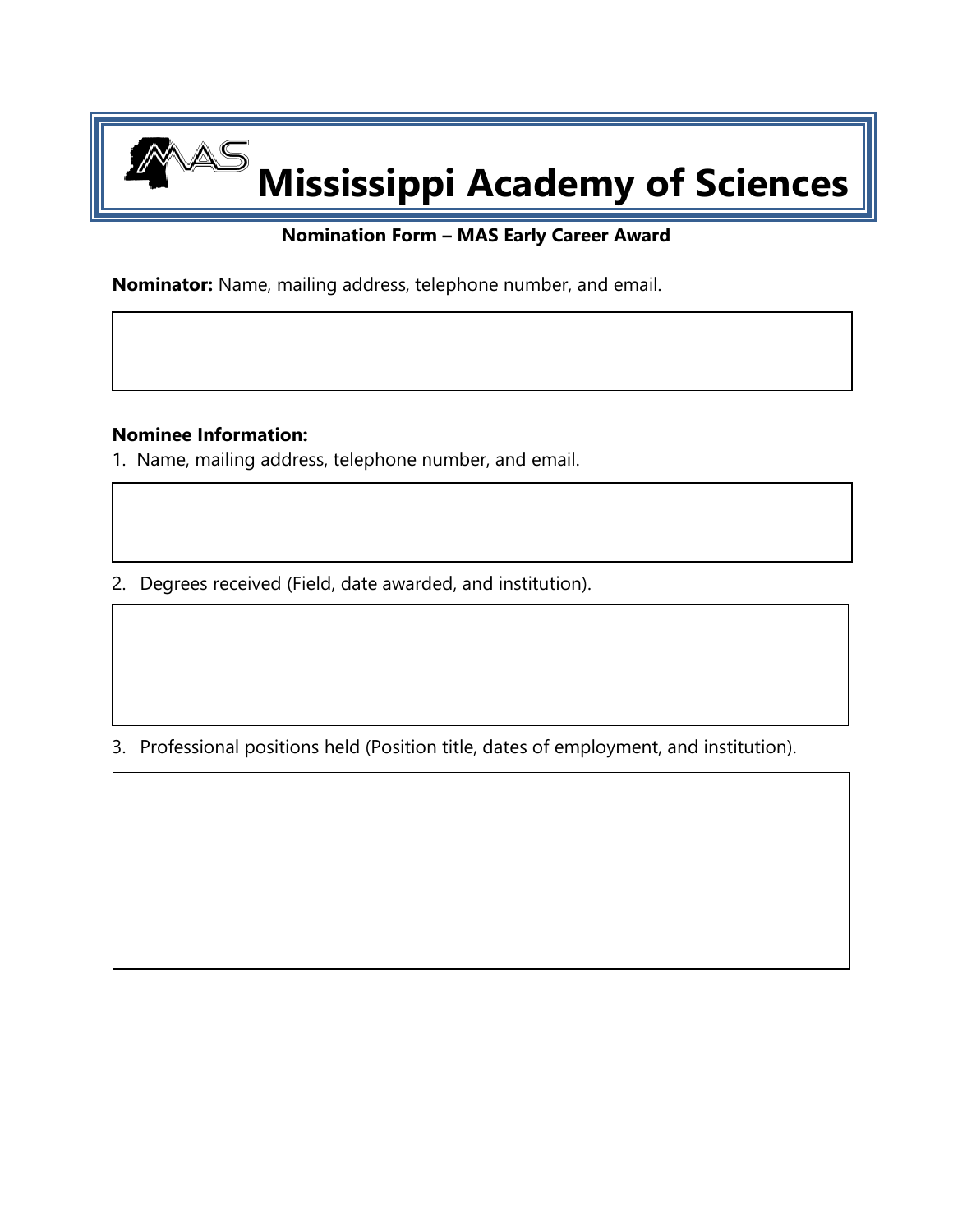4. Membership in academic societies, including the MAS.

- 5. Honors and awards received.
- 6. Narrative *(Character Limit, including spaces: 6000, including spaces)*.
	- *a. Teachning (Document number of courses taught, contact hours, the number of undergraduate and graduate students advised, evaluation of teaching effectiveness, other related teaching activities, including average student and peer evaluation scores).*
	- *b. Research contributions (Document basic and applied research activities, research grants, list the total number of professional publications in various categories, total number of presentations, and 10-most ten most significant publications in*

*citation form.*

*c. Extension and service contributions (Document basic and applied research activities, research grants, list the total number of professional publications in*